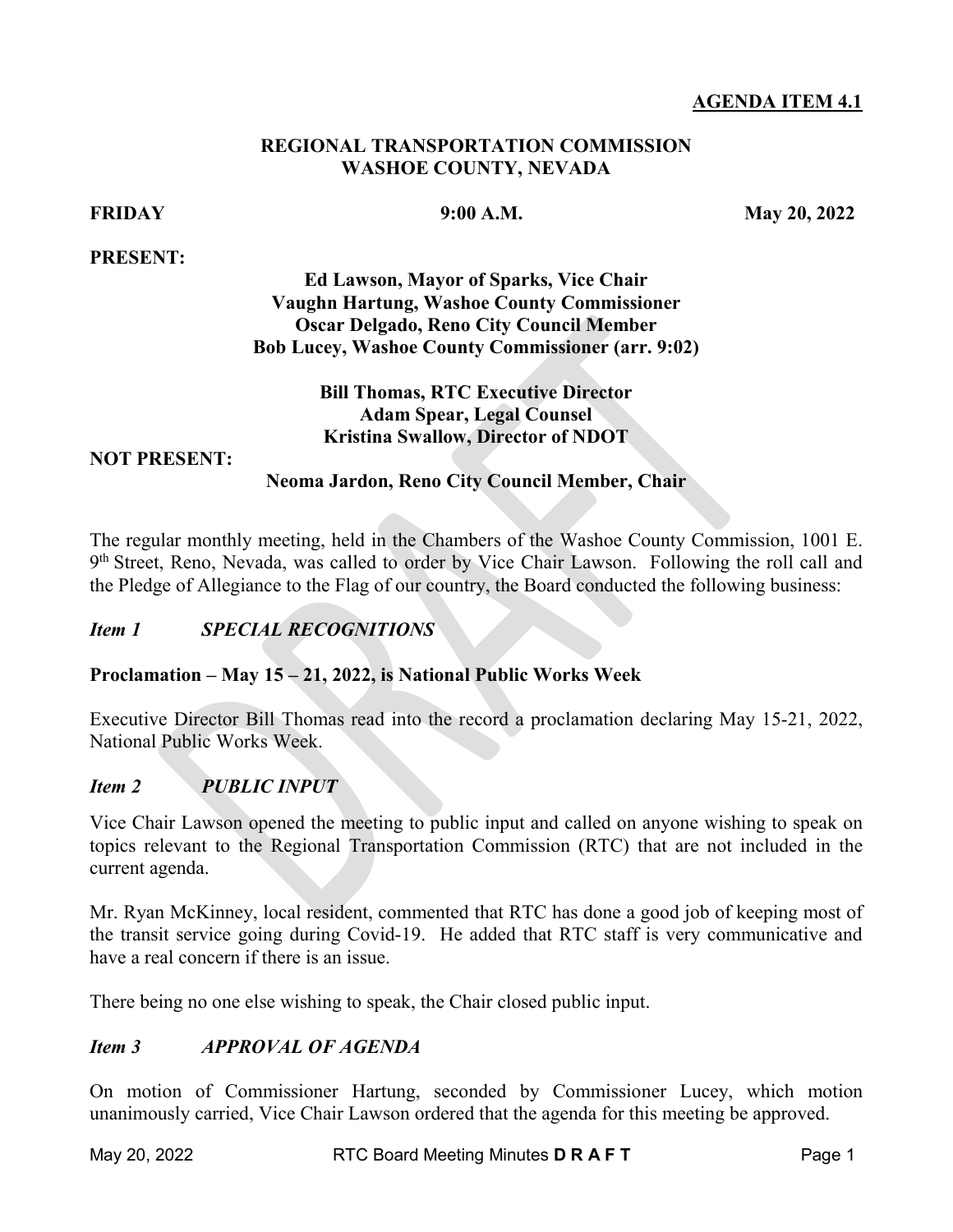# *Items 4.1 thru 4.12 CONSENT ITEMS*

#### *Minutes*

**4.1 Approve Minutes of the April 29, 2022, special meeting** *(For Possible Action)* 

#### *Reports*

- **4.2 Acknowledge receipt of the monthly Planning Activity Report** *(For Possible Action)*
- **4.3 Acknowledge receipt of the monthly Engineering Activity Report** *(For Possible Action)*
- **4.4 Acknowledge receipt of the monthly Public Transportation/Operations Activity Report** *(For Possible Action)*
- **4.5 Acknowledge receipt of the monthly Procurement Activity Report** *(For Possible Action)*
- **4.6 Acknowledge receipt of the monthly Summary Report for the Technical, Citizens Multimodal, and Regional Road Impact Fee Advisory Committees** *(For Possible Action)*

#### *Planning Department*

 **of Transportation (NDOT) and the Regional Transportation Commission (RTC) for 4.7 Approve Cooperative Agreement No. PR184-22-802 between the Nevada Department fiscal year (FY) 2023 federal planning (PL) funds** *(For Possible Action)* 

#### *Engineering Department*

- **Denver Street Apartments, LLC, and the City of Sparks for the dedication of offset- Highway and Dolores Drive** *(For Possible Action)*  **4.8 Approve a Regional Road Impact Fee (RRIF) Offset Agreement between the RTC, eligible improvements for Stonebrook Parkway and the intersection of Pyramid**
- **4.9 Approve a contract with Wood Rodgers, Inc., to provide design services and engineering during construction for the South Virginia Street Widening Project in an amount not-to-exceed \$1,288,024** *(For Possible Action)*
- **4.10 Approve a Local Public Agency (LPA) agreement between the Nevada Department of Transportation (NDOT) and the Regional Transportation Commission (RTC) for the use and reimbursement of federal funds on the Sparks Boulevard Widening Project**  *(For Possible Action)*

#### *Executive, Administrative and Finance Departments*

- **4.11 Acknowledge receipt of the Asset Donation Log for the fourth quarter of calendar year 2021 and the first quarter of calendar year 2022** *(For Possible Action)*
- **4.12 Approve modifications to RTC Personnel Rule 10.5 (Deferred Compensation) effective January 1, 2022** *(For Possible Action)*

 unanimously, Vice Chair Lawson ordered that Consent Items 4.1 through 4.12 be approved. On motion of Commissioner Lucey, seconded by Commissioner Delgado, which motion carried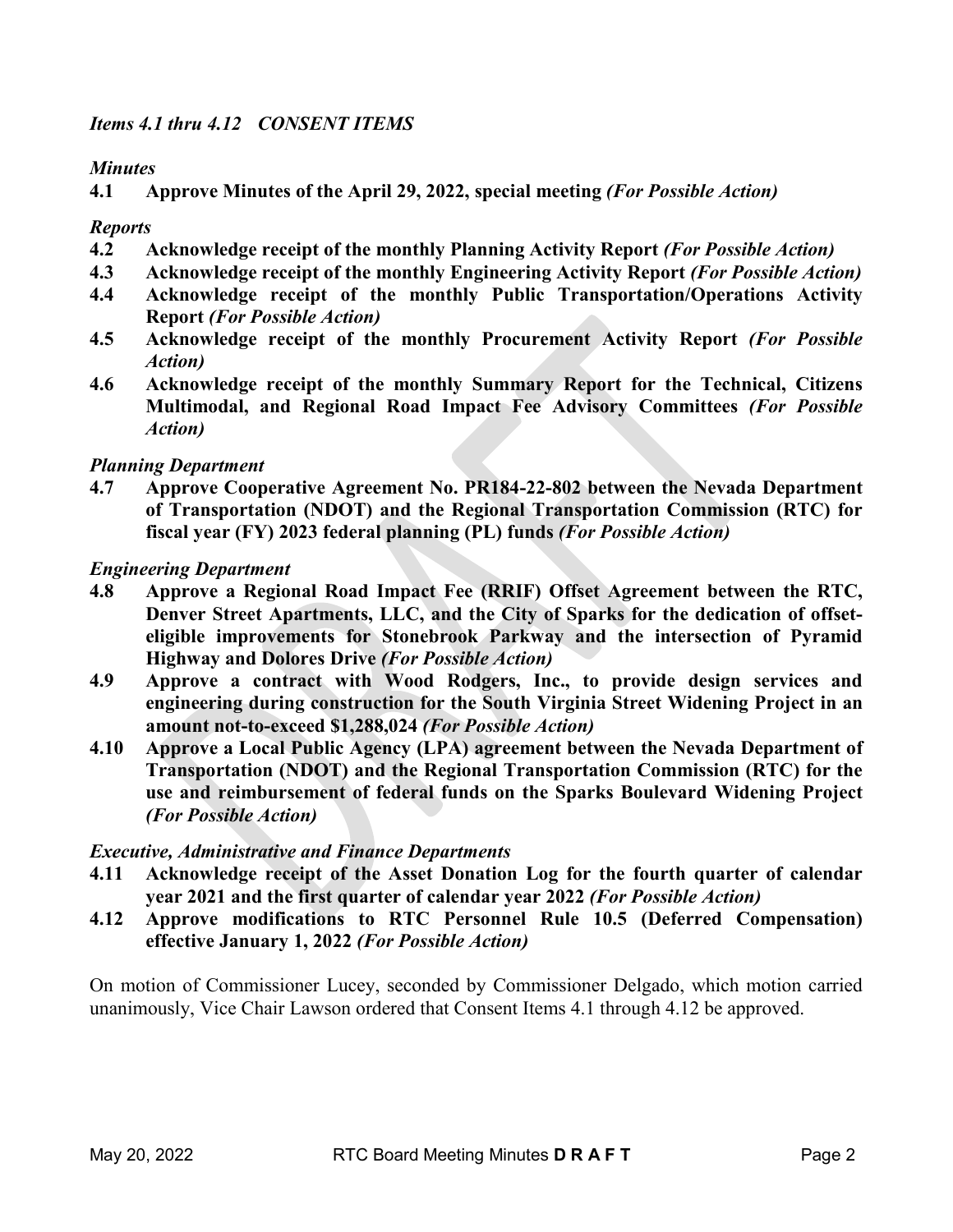#### *Item 5.1 thru 5.3 Item 5.1 thru 5.3 PUBLIC HEARING ITEMS*

# **5.1 Conduct a public hearing on the FY 2023 RTC Final Budget; approve the FY 2023 RTC Final Budget** *(For Possible Action)*

- **a. Staff presentation**
- **b. Public hearing**
- **c. Action**

 presentation update on the Fiscal Year 2023 (FY 23) Final RTC Budget. Ms. Stephanie Haddock, RTC Director of Finance and CFO, addressed the Board to provide a

 She first reviewed the budget process schedule, then gave an overview of the numbers for each of the RTC program revenues and expenses, ending fund balances, spending restrictions, reserves, projections, etc. Upon conclusion of the presentation, Ms. Haddock recognized her staff and offered to answer any questions.

 is more capital based and not only service based. He is very pleased with this budget. Commissioner Lucey thanked Ms. Haddock for her many years of service, then said that quite often, he has to explain that the RTC's budget is much different than most other budgets because it

 This item being a public hearing, Vice Chair Lawson opened the meeting to public input and called on anyone wishing to speak.

 buses, some sort of speaker be added to the front of them because they are so quiet. He also Mr. Ryan McKinney, local resident, suggested that with regard to the purchase of new electric complimented Ms. Haddock on her budget and pointed out that she provided a perfect reason for the Washoe County fuel tax to remain as is.

There being no one else wishing to speak, public input was closed.

On motion of Commissioner Lucey, seconded by Commissioner Hartung, which motion carried unanimously, Vice Chair Lawson ordered that the RTC FY 2023 Final Budget be approved as presented.

- **5.2 Conduct a public hearing regarding approval of Amendment No. 2 to the FFY 2021- 2025 Regional Transportation Improvement Program (RTIP); adopt a resolution approving Amendment No. 2 to the FFY 2021-2025 Regional Transportation Improvement Program (RTIP)** *(For Possible Action)* 
	- **a. Staff presentation**
	- **b. Public hearing**
	- **c. Action**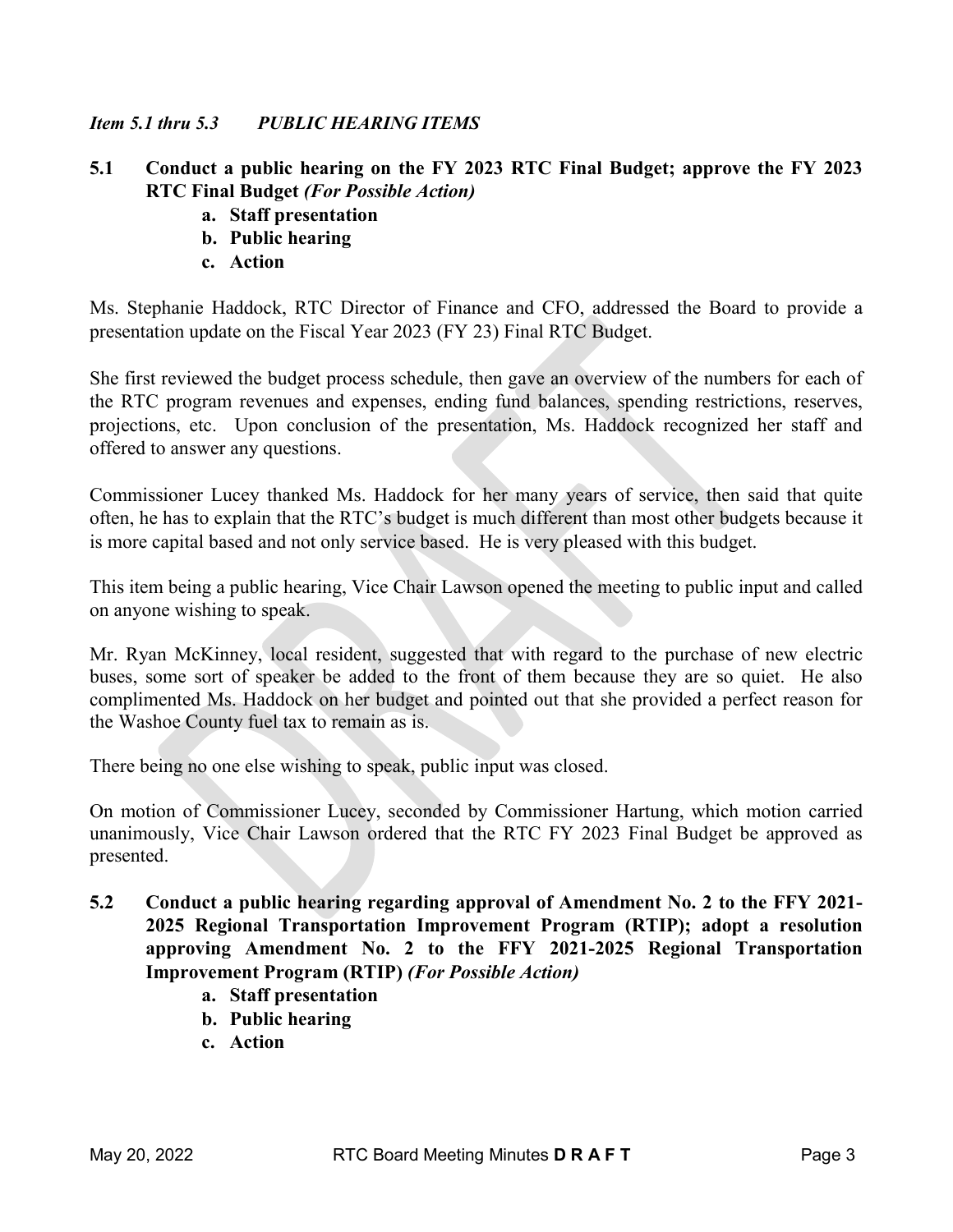projects included in this amendment as follow: Mr. Dan Doenges, RTC Director of Planning, addressed the Board and explained that the RTIP is a federally required document for the MPO and is basically a 5-year plan. He then reviewed the

# **Grant Funding Added**

- Washoe Fuel Cell Electric Bus and Infrastructure Development
- Arlington Avenue Bridges Replacement

# **RTC Transportation Alternatives Set-Aside Program Projects**

- Urban Road and Plumas Street Sidewalk
- School Zone Flasher Project at Van Gorder Elementary
- Regional Trail Connectivity Project: Wingfield Hills Road
- WCSD Safe Routes To School (2 projects)

# **New Projects**

- North Virginia Street Multimodal Project- Design
- Pyramid Hwy/Sparks Blvd Intersection Improvements Design
- Sierra St Bridge Replacement (NEPA)

# **Other Changes**

- Schedule and budget updates
- Updates to project categories, descriptions, project managers

 Mr. Doenges also reviewed the public comment process that was followed, then offered to answer any questions.

 Commissioner Hartung said that he had hoped to see Eagle Canyon in the list of projects included in the amendment.

 This item being a public hearing, Vice Chair Lawson opened the meeting to public input and called on anyone wishing to speak.

There being no one wishing to speak, public input was closed.

On motion of Commissioner Hartung, seconded by Commissioner Delgado, which motion carried unanimously, Vice Chair Lawson ordered that a resolution approving Amendment No. 2 to the FFY 2021-2025 Regional Transportation Improvement Program (RTIP) be adopted.

# **5.3 Conduct a public hearing on the update to the Public Participation Plan; approve the update to the Public Participation Plan** *(For Possible Action)*

- **a. Staff presentation**
- **b. Public hearing**
- **c. Action**

 Ms. Rebecca Kapuler, RTC Sr. Planner, addressed the Board to say that the last Plan was adopted plan. Ms. Kapuler then explained the public comment process that was followed. in 2017. Nothing was taken away from the prior plan but there were things added to it, such as an executive summary and Title 6 and ADA plans. Virtual meetings were also incorporated into the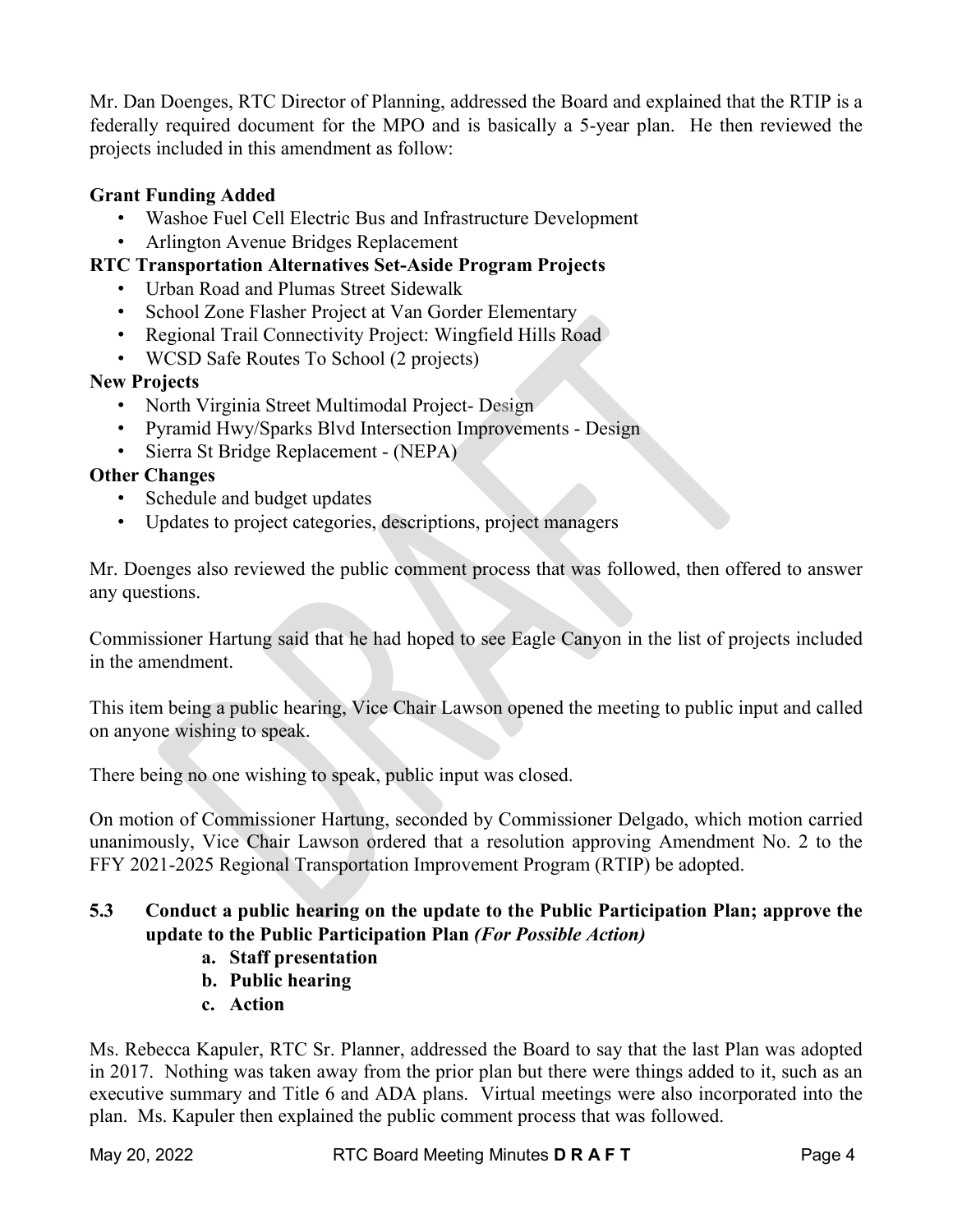This item being a public hearing, Vice Chair Lawson opened the meeting to public input and called on anyone wishing to speak.

Ms. Dora Martinez asked if Title 6 was referring to the TOPS Plan because she is visually impaired and her document reader would not accept the document provided.

Ms. Kapuler explained that the Public Participation Plan is an overall plan and TOPS will be incorporated into the Plan.

 Ms. Martinez said she has a concern that if FlexRIDE is implemented even more, ACCESS will not run door-to-door. She hopes that the ADA transit will not be eliminated with the elimination of specific routes.

There being no one else wishing to speak, public input was closed.

On motion of Commissioner Hartung, seconded by Commissioner Lucey, which motion carried unanimously, Vice Chair Lawson ordered that the update to the Public Participation Plan be approved.

#### *Item 6.1 thru 6.3* **DISCUSSION ITEMS AND PRESENTATIONS**

# **6.1 Acknowledge receipt of the 2021 RTC Annual Report (For Possible Action)**

 includes a number of accomplishments of the RTC for the prior calendar year. Then a video was Mr. Dan Doenges, RTC Director of Planning, addressed the Board to explain that this report shown which included those accomplishments.

 Commissioner Lucey said that he thinks the items in the report are tremendous, especially the all the bus stop improvements which make them now ADA compliant. Oddie/Wells project and the connection and gentrification it will create. He is also very proud of

Commissioner Delgado also commented on the Oddie/Wells project and how it is creating great improvement for the residents along that corridor.

 added that the enormous amount of rides taken from Spanish Springs, just in 2021, is fantastic. Commissioner Hartung complimented everything from Lemmon Drive to the Pyramid Highway, and especially the Oddie/Wells project. He also thanked staff for the FlexRIDE program and

 their trust, direction and commitment to the Board. Executive Director Thomas believes RTC staff is pretty humble and lets the work stand for itself, and a lot of what the RTC does is not known by the public. He thanked the commissioners for

 Vice Chair Lawson agreed about the Oddie Wells project and said his neighbors from that area are really excited about the project.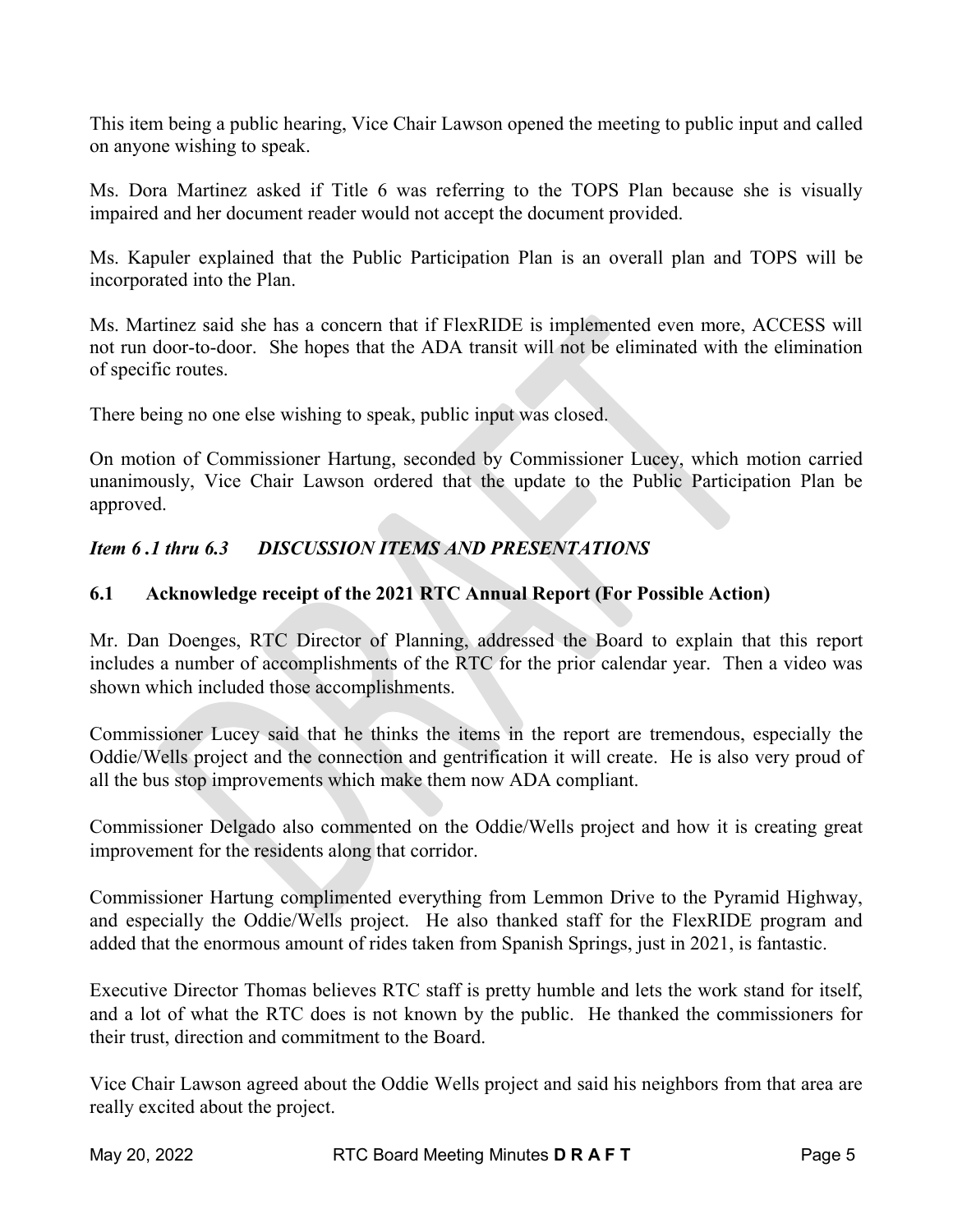On motion of Commissioner Hartung, seconded by Commissioner Lucey, which motion carried unanimously, Vice Chair Lawson ordered that receipt of the 2021 RTC Annual Report be acknowledged.

# **Fiscal Year (FY) 2022 (July 1, 2021 to June 30, 2022)** *(For Possible Action)*  **6.2 Rate the Regional Transportation Commission (RTC) overall agency performance for**

Vice Chair Lawson asked Commissioner Lucey if he would handle this particular item on his behalf.

 Commissioner Lucey said that every year, the Board is asked to review the agency's overall performance based "Pay for Performance" rating system used by the RTC and to the related compensation adjustments. The range is  $0.6 - 1.5$ , with 1.5 being the highest rating. Historically, performance from their perspective, which contributes 1/3 of the calculation used in the  $1.3 - 1.5$  has been given.

Commissioner Hartung believes a rating of 1.5 is appropriate.

 completed, including projects and public outreach during some challenging times. He also Commissioner Lucey commented that every goal requested has been completed or is almost supports a 1.5.

Commissioner Delgado agrees with all the comments and supports a 1.5 rating.

Vice Chair Lawson also supported a 1.5 and asked for a motion.

 agency performance for FY 2022 (July 1, 2021 to June 30, 2022). On motion of Commissioner Lucey, seconded by Commissioner Hartung, which motion carried unanimously, Vice Chair Lawson ordered that a performance rating of 1.5 be given for overall

# **6.3 Review a report from the RTC's Director of Finance regarding the Fiscal Year 2023 increase in the indexed fuel taxes in Washoe County that will become effective on July 1, 2022, as required by NRS 373.067 and WCC § 20.43416** *(Informational Only)*

 will be presenting in conjunction with RTC Legal Counsel Adam Spear, and then handed it off to Ms. Stephanie Haddock, RTC Director of Finance and CFO, addressed the Board and said that she him.

 questions that have come in from the public about changing the fuel tax. This tax is a function of previous voter approval, state statute and county code. This is a Washoe County tax and the RTC or its Board do not have the authority to change the tax. Washoe County is also very limited in its ability to effectuate any change to the fuel tax, mostly because they have outstanding bonds that are secured by the fuel tax. Bond holders were promised that the fuel tax would not be changed Mr. Spear explained that this item is informational only as the tax increase itself is automatic and requires no action from the RTC Board or any other board or committee. He then addressed the while the bonds are outstanding. He then offered to answer any questions.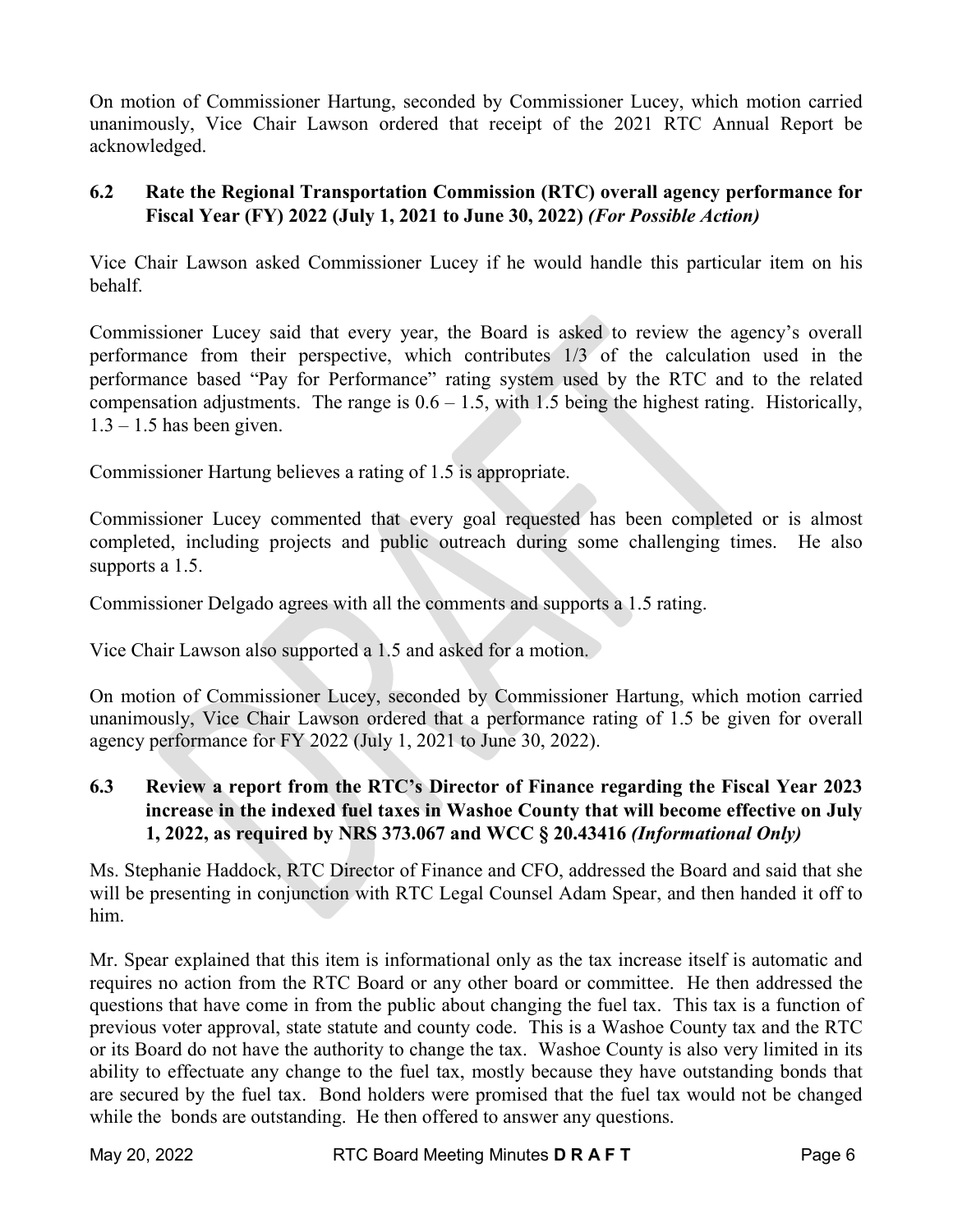Commissioner Hartung said the County continues to receive emails claiming that a temporary Spear if the RTC can ask Washoe County to put a temporary halt to the tax. hiatus can be presented. The tax increase in July will be 1.89 cents per gallon. He then asked Mr.

 Mr. Spear said that based on his legal review, there is no ability for Washoe County to halt the fuel tax in any way at this time.

 Commissioner Hartung said that the County attorneys have also researched it and have come up with the same results as Mr. Spear, but he wants it to be on the record.

 Washoe County by the indexing of the fuel tax. All of the fuel tax goes to roads. It is clearly a signature of the Governor. Everyone understands the expense of fuel at this time and the Commissioner Lucey said that RTC-5 was passed by a vote of the people to support roadways in outlined in NRS 373.067 that it cannot be halted, stopped or changed without legislative action and difficulty that can cause, but the RTC Board and Washoe County Commission have no option to change it.

 particular item to have it changed and he does not see that happening. Additionally, the state would have to overrule the action of the county, which he also does not see happening. Fuel goes Vice Chair Lawson said he believes a special legislative session would be required to vote on this up and it will come down eventually, but he feels everyone's pain.

 Ms. Haddock explained that this tax was intended to offset the increases in the construction of percentage increase for this year is 2.4% or 1.89 cents per gallon, effective July 1, 2022. There is currently \$305 million in outstanding bonds. She reiterated that all of the money is being put out roadways. It is determined based on a ten year rolling average of the Consumer Price Index, so the to the public and creates jobs and finished roadways.

Commissioner Lucey added that the money is not only for new projects, but for maintenance of existing roadways.

Commissioner Hartung asked Mr. Spear what would happen if the bonds were impaired.

Mr. Spear said that is a question for Washoe County's counsel, but the County would most likely face adverse action from the bondholders.

This is an informational only item, so no action was required.

# *Items 7.1 thru 7.3 REPORTS*

# **7.1 RTC Executive Director Report**

E.D. Thomas spoke on the following topics:

 1. RTC had an important retirement to announce on this date. It was RTC Director of Finance Stephanie Haddock's last day at the RTC. Stephanie started her 25-year career at the RTC on May 13, 1997, as a Finance Specialist 1 and was promoted to a Financial Analyst 2 in 1999. She was later reclassified to senior financial analyst in 2005.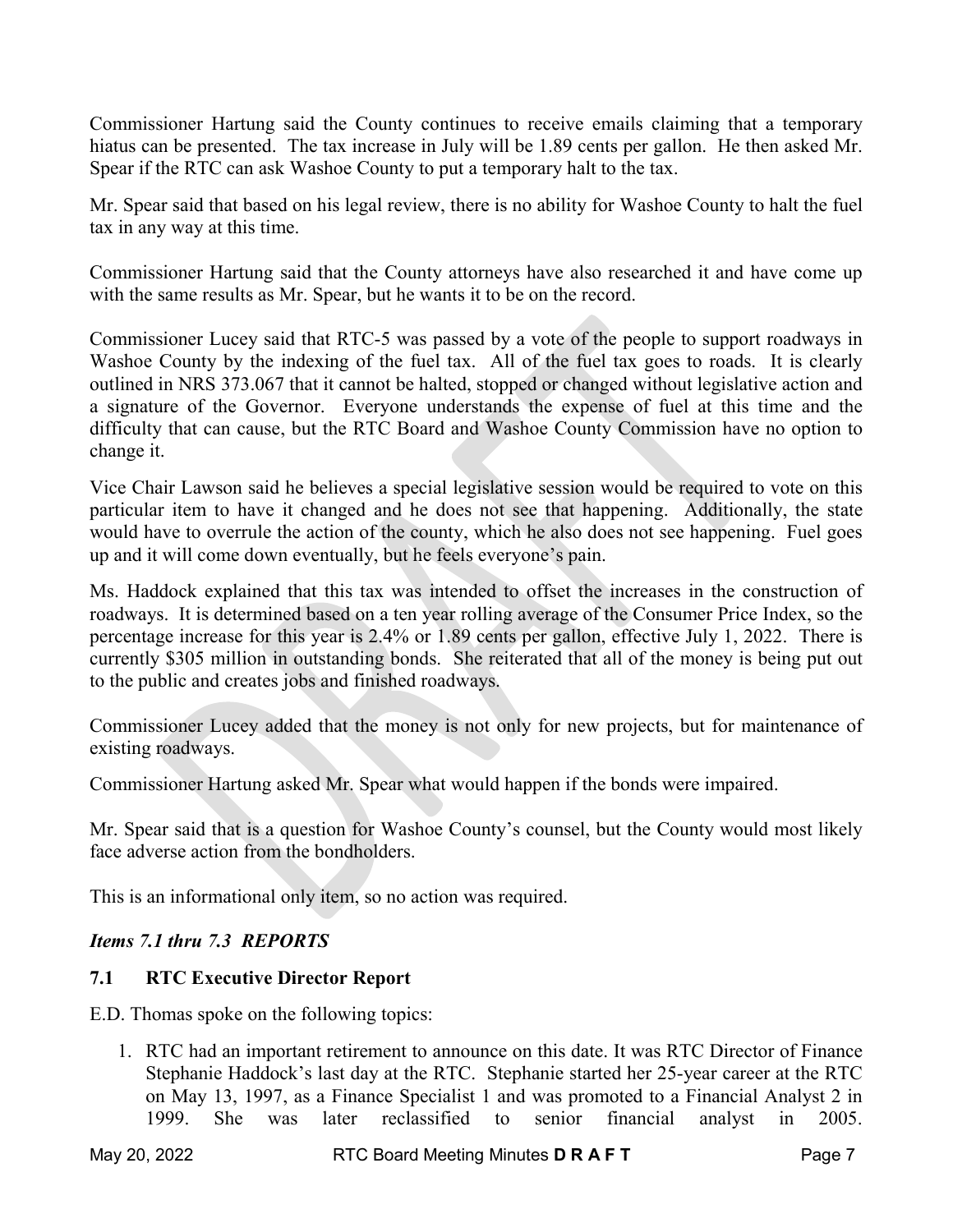Stephanie was promoted to Financial Manager in 2007 and then to Director of Finance/Chief Financial Officer in 2014. She has been critical in overseeing and leading audits, budgets, grants, financial reporting, bonding, accounts payable, accounts receivable, fixed assets, and payroll.

 Stephanie has also been a valuable contributor to the employee event committee. We will miss Stephanie and her wealth of institutional knowledge. He then thanked her for her public service and wished her the best in her retirement. More recently, Stephanie took on the responsibility to lead the procurement team.

A brief video was then shown and upon conclusion, Ms. Haddock thanked everyone for her experiences at the RTC and the people who work for the RTC, and believes it is a great agency to work for.

- 2. Congratulations to RTC Engineer 2 Blaine Petersen for his 15-year RTC anniversary on June  $18<sup>th</sup>$ .
- safety for the community and his constituents. Not only did he help us flip the switch on a new traffic signal at the intersection of Veterans Parkway and Long Meadow Drive in 3. E.D. Thomas acknowledge outgoing RTC Commissioner and Reno City Councilmember Oscar Delgado. Commissioner Delgado has been a tireless champion for transportation and Reno, but he recently helped kick off the Oddie Wells Multimodal Improvements Project that has been years in the making. He has been a critical part of this board, helping to make decisions that will shape our community for years to come. He thanked Commissioner Delgado for his service, adding that his will be big shoes to fill.

Commissioner Delgado thanked everyone for their professionalism and commitment, and said it's been an honor to be on this board.

- Humke who passed away earlier this month. Commissioner Humke served on the RTC Board from 2003-2011 and was the RTC Chair in 2007 and 2008. He supported the Moana 4. The RTC would also like to take a moment to remember former RTC Commissioner David Lane project, improving transit operations, and the SouthEast Connector project. He will be remembered for his honesty, being a quick study and his great, dry sense of humor. We thank him for his service to our community.
- 5. On Monday, May 23rd, NDOT will submit a FHWA INFRA Grant application, known 395 Phase 2 and the North Virginia Multimodal Improvements projects. If successful, the improvements between the Golden Valley Road Interchange and the Stead Blvd from McCarran Boulevard and Panther Drive. He thanked NDOT staff and RTC staff for statutorily as the Nationally Significant Freight and Highway Projects program, for the US requested \$76.6 million dollars of grant funding will accelerate the proposed US 395 Interchange, as well as implement multimodal improvements along North Virginia Street collaborating on a tight schedule to submit a competitive application. Selections will occur in the fall of 2022.